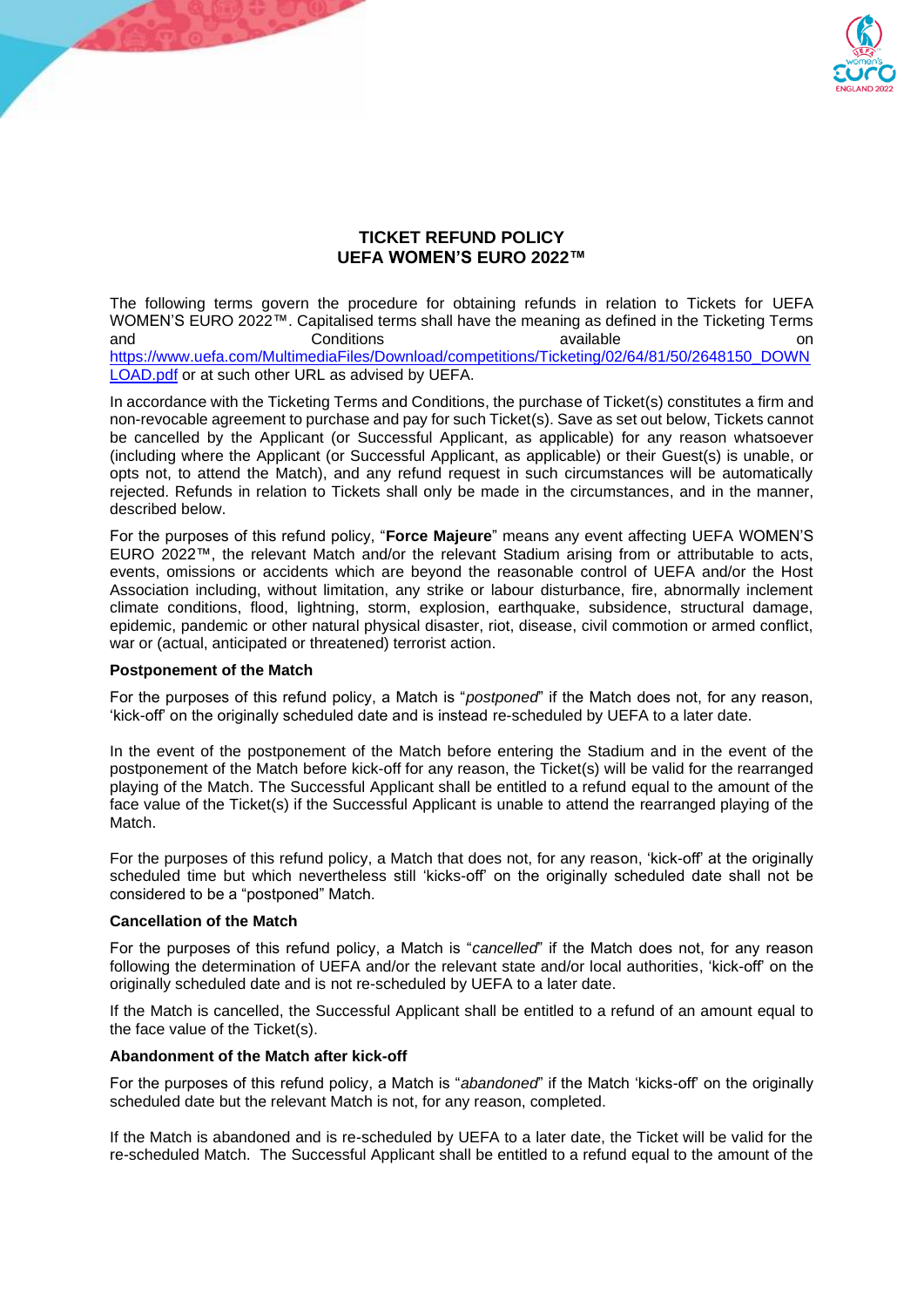

face value of the Ticket(s) if the Successful Applicant is unable to attend the rearranged playing of the Match.

If the Match is abandoned and it is not re-scheduled by UEFA, the Successful Applicant shall be entitled to request a refund in accordance with the following:

- a) Where the decision for the abandonment was made for any reason of Force Majeure, the refund shall be a pro-rata amount of the face value of the Ticket which is equivalent to the period of time of the Match which was not played as a result of the abandonment; or
- b) Where the decision for the abandonment was made for any reason other than Force Majeure, the refund shall be an amount equal to the face value of the Ticket.

### **Change of Venue**

For the purposes of this refund policy, a "*change of venue*" shall occur if the Match is, for any reason, re-scheduled by UEFA to an alternative stadium compared to the scheduled venue at the time of purchase of the Ticket.

In the event of a change of venue:

- a) If UEFA notifies the Successful Applicant that their Ticket(s) is not valid for the re-scheduled venue for the Match (e.g., due to limitations of the replacement stadium), UEFA shall not have any liability to the Successful Applicant but shall issue the Successful Applicant with a refund of an amount equal to the face value of the Ticket(s).
- b) If UEFA notifies the Successful Applicant that their Ticket(s) is valid for the re-scheduled venue for the Match then, the Successful Applicant shall be entitled to: (i) use the Ticket(s) to attend the Match at the re-scheduled venue; or (ii) cancel their Ticket(s) and request a refund equal to the amount of the face value of the Ticket(s) if the Successful Applicant is unable, or opts not, to attend the rearranged playing of the Match.

### **Reduction of Stadium Capacity**

For the purposes of this refund policy, a "*reduction of Stadium capacity*" shall occur if the Stadium capacity is (i) in accordance with the laws of the country or city/district etc. in which the Match is to take place or (ii) following the determination of UEFA and/or the relevant government and/or local authorities, reduced after the sales of Tickets have taken place.

If UEFA notifies the Successful Applicant that their Ticket(s) is not valid following a reduction of Stadium capacity, UEFA shall not have any liability to the Successful Applicant but shall issue the Successful Applicant with a refund of an amount equal to the face value of the Ticket(s).

### **Match is played behind closed doors**

For the purposes of this refund policy, a "*Match is played behind closed doors*" if spectators are not permitted to attend the Match (i) in accordance with the laws of the country or city/district etc. in which the Match is to take place or (ii) following the determination of UEFA and/or the relevant state and/or local authorities, after the sales of Tickets have taken place.

If UEFA notifies the Successful Applicant that their Ticket(s) is not valid due to the Match being played behind closed doors, UEFA shall not have any liability to the Successful Applicant but shall issue the Successful Applicant with a refund of an amount equal to the face value of the Ticket(s).

### **Stadium entry for rearranged Matches**

If, in the circumstances described above, Tickets are valid for re-scheduled Matches, entry to the Stadium for that Match shall only be permitted on presentation by the Ticket Holder of the relevant Ticket and shall be subject to compliance with any other arrangements announced by UEFA at the time.

### **Refund Procedures**

If any of the above circumstances apply then UEFA will announce: (i) the details of to whom and where refund applications should be sent; and (ii) any special instructions concerning refund applications and deadlines.

Requests for a refund under this Refund Policy can only be made by the Successful Applicant. Any request for a refund submitted by a third party will not be processed.